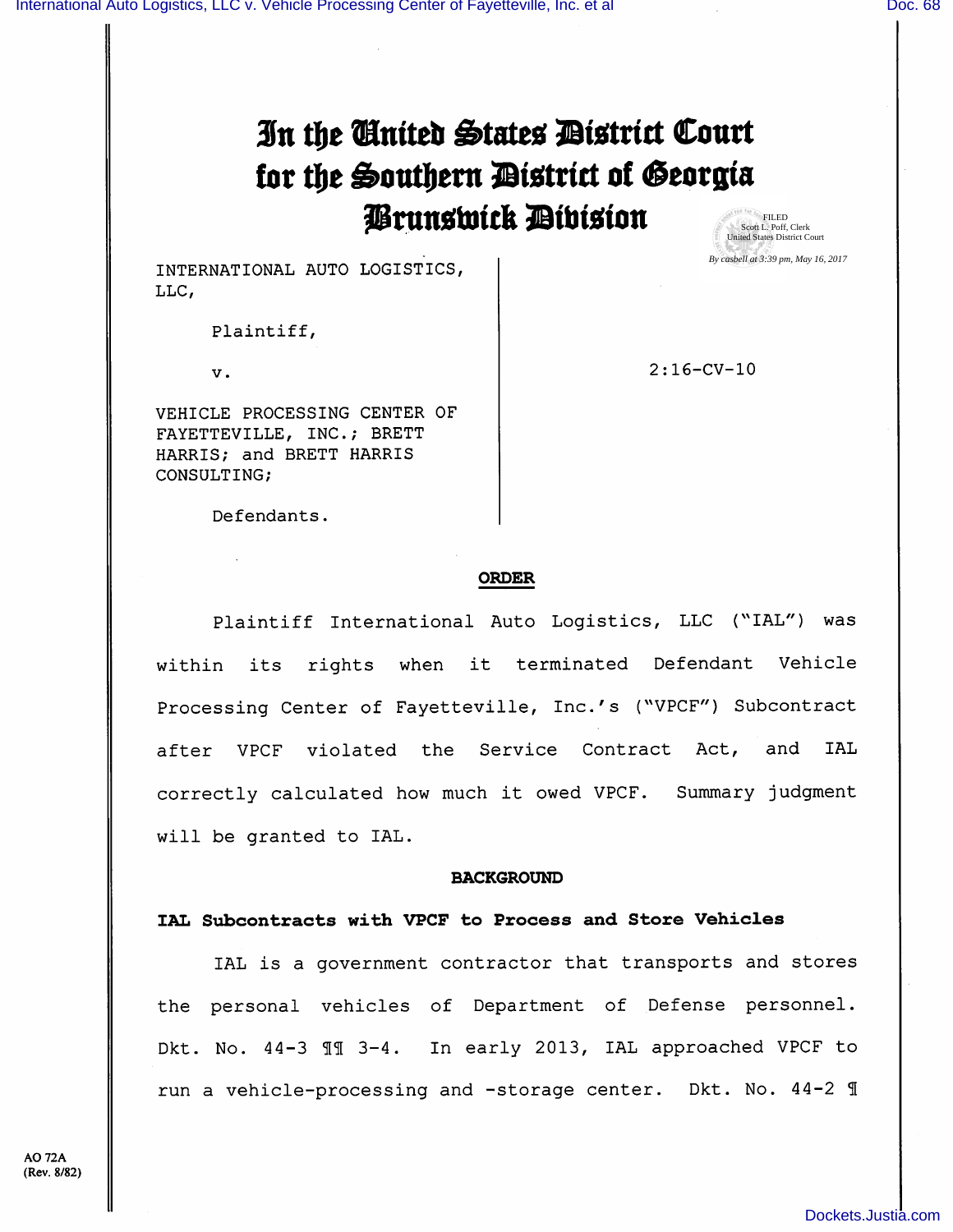8; Dkt. No. 44-4 at 26:14-22, 32:9-11. According to VPCF, lAL offered to pay it 90-95% of what the government paid lAL for storing vehicles. Id. at 38:20-39:16, 42:5-44:24. VPCF does not present any documents as a memorial of this other than the parties' Subcontract. Id. at 42:5-44:24.

The parties signed that Subcontract on different days: VPCF on March 28, 2014, and lAL on April 9, 2014. Dkt. No. 44-5 at 12. The Subcontract, "including any and all Exhibits [t]hereto which [we]re incorporated [t]herein by reference, constitute[d] the entire agreement and understanding between the Parties." Id.  $\text{\ensuremath{\mathfrak{N}}}$  24. Because the Subcontract was for government work, it obligated VPCF to adhere to ^'the labor practices and wage determinations . . . [of] the Service Contract Act." Id. at 13. More generally, it bound VPCF to obey all federal laws, dkt. no.  $44-5$   $\text{I}$  27, and authorized IAL to terminate the Subcontract for default if VPCF ^'fail[ed] to perform any of the . . . provisions of [the Subcontract] or so fail[ed] to make progress as to endanger performance of the [underlying government] contract." Id. 1 16(a) (ii).

VPCF's contractual duty was to ''[p]erform the necessary functions to establish, staff and operate" the vehicle center. Dkt. No. 44-5 at 13. It was burdened with "[a]ll necessary cost to fulfill [its] obligations." Id. at 15.

 $\overline{2}$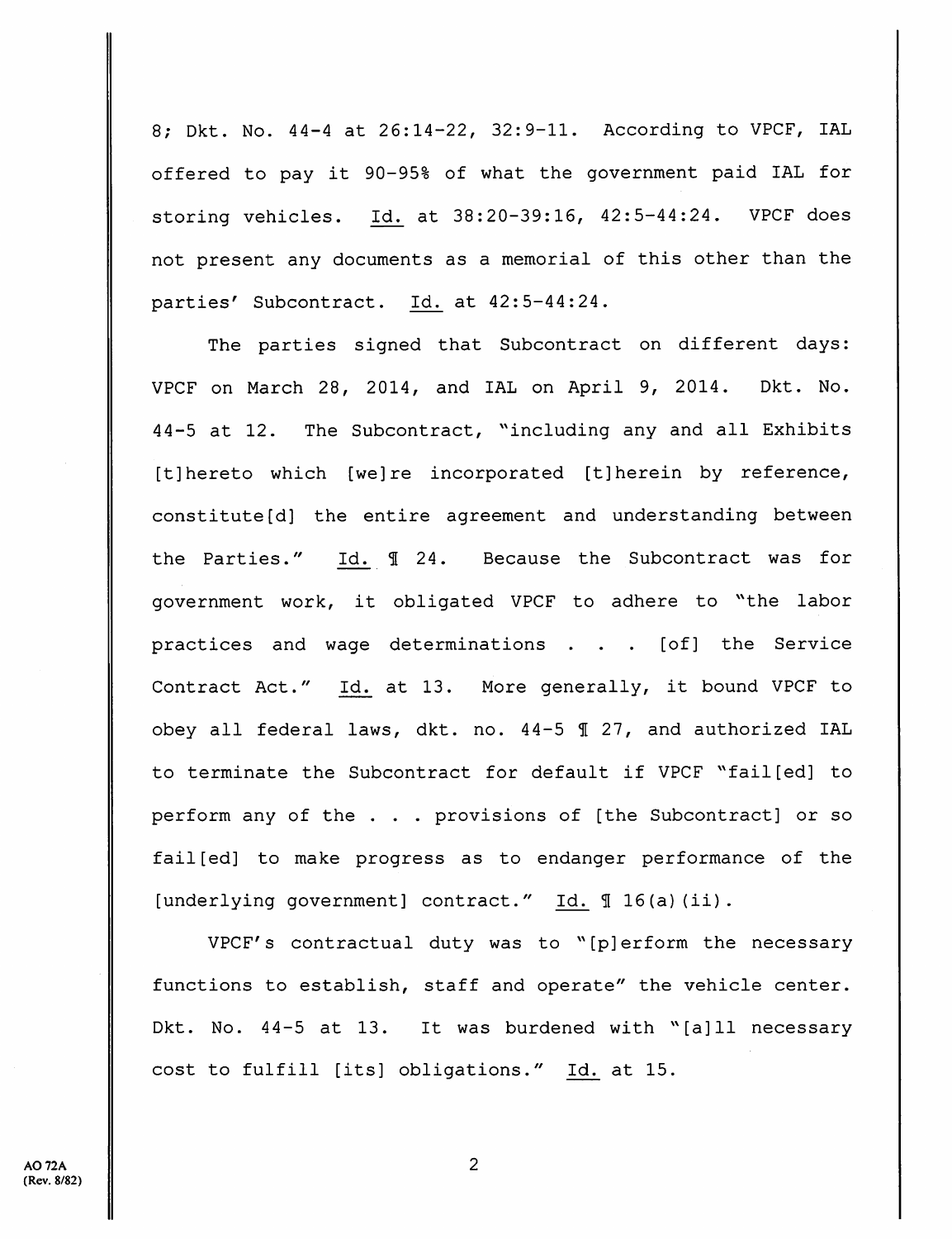Its compensation was detailed in Exhibit B, completed sometime between April 9, 2014 and May 1, 2014. Id. at 16; Dkt. No.  $44-4$  at  $42:2-44:24$ ; Dkt. No.  $45$   $\text{III}$   $16-17$ ,  $24$ . Exhibit B had a page dated April 9, 2014, named "VPCF Rates." Dkt. No. 44-5 at 17. It specified that lAL would pay VPCF \$73.41 per vehicle for storage. Id. The next page summarized VPCF's anticipated "costs" as of April 9, 2014, including 5% for contingency and \$425,000 in profit. Id. at 18. The total came out to \$3, 597, 484. Id. Following that was a page labeled ''VPCF Rate Calculations," also dated April 9, 2014. Id. at 19. Halfway down the page was a breakdown of how VPCF's rates were calculated {included in full because of its significance to the present dispute):

CLINS 200 & 201 (Processed In & Processed Out) 4.5% Storage Processing In/Out \$161,887 Annual Processed Vehicles 3,900 Amount/Vehicle Processed In or Processed Out (Initial  $\text{Sub}$  [unclear])  $\text{ $41.51}^1$ 

Per Unit Rate (Cost excluding Facilities Lease) \$14.70 Per Unit Rate (Contingency) \$0.56 Per Unit Rate (Facilities Lease)\* \$21.35 Per Unit Rate (Profit)  $\frac{$4.90}{}$ <br>**Per Unit Rate Check Total** 541.51 Per Unit Rate Check Total

CLIN 202 (Monthly Rate) 95.5% to Vehicle/Month Rate Car/Months (3900\*12) Monthly Rate \$3,435,598 46,800 \$73.41

Per Unit Rate (Cost excluding Facilities Lease) \$25.99 Per Unit Rate (Contingency)  $$1.00$ 

<sup>1</sup> IAL later adjusted this rate upward to \$50.41. Dkt. No. 44-3  $\text{\textsterling}$  29 & n.3.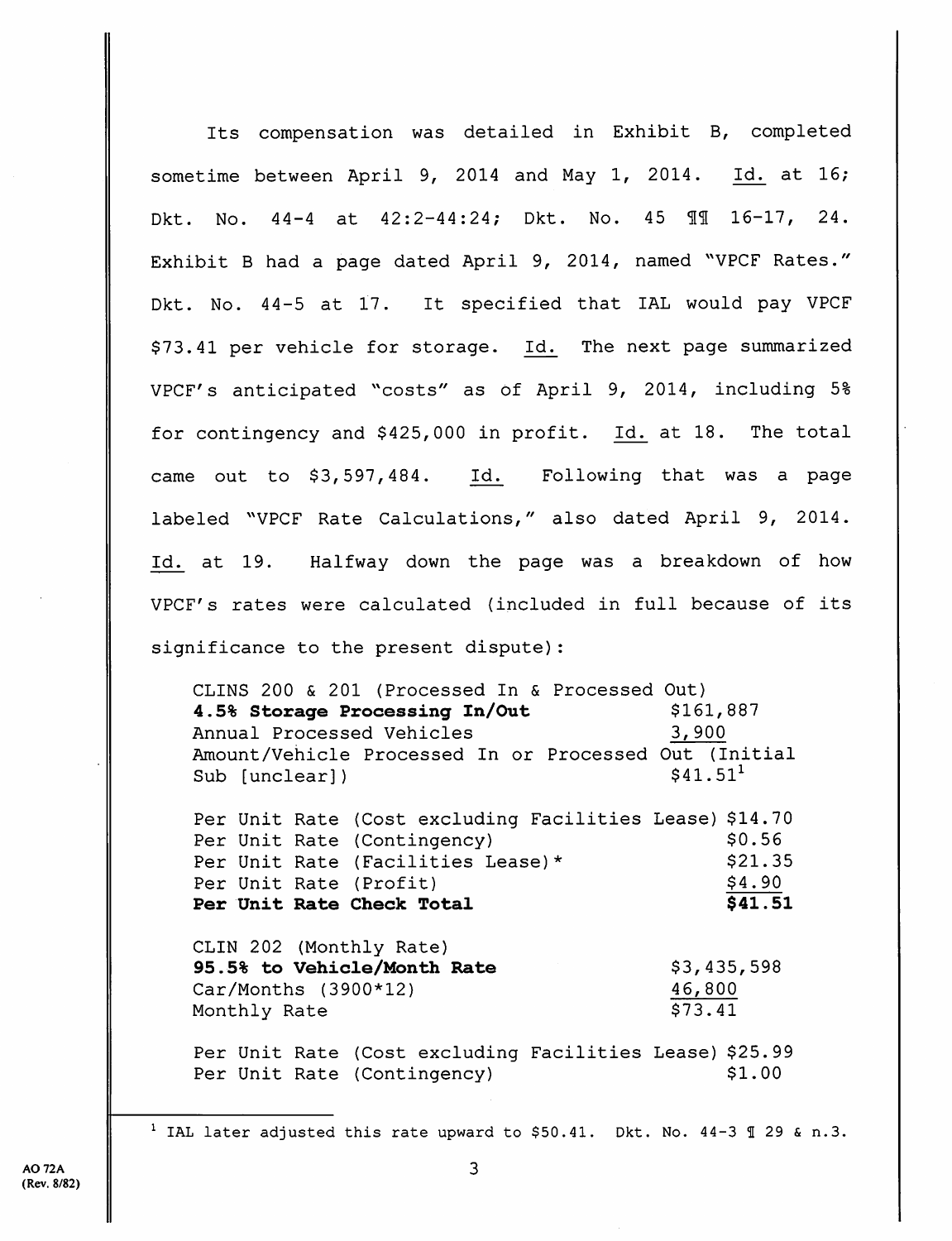Per Unit Rate (Facilities Lease)\*  $$37.75^2$ Per Unit Rate (Profit) Per Unit Rate Check Total \$8.67  $573.41$ 

Id. (emphases added); see also Dkt. No. 44-4 at 95:7-16 (stating vehicle estimates were historical and never guaranteed), 96:15-97:18 (identifying meaning of ''CLINs") . The Court notes that the  $$161,887$  beside  $"4.5%$  Storage Processing In/Out" is 4.5% of VPCF's anticipated "costs"; likewise, the \$3,435,598 for "95.5% to Vehicle/Month Rate" is 95.5% of the cost-contingency-profit total.

## lAL Terminates VPCF's Subcontract for Labor Violations

VPCF started operating the center on May 1, 2014. Dkt. No. 45  $\text{\textsterling}$  24; Dkt. No. 51-1  $\text{\textsterling}$  24. It did not pay its employees fringe benefits mandated by the Service Contract Act. Dkt. No. 44-4 at 107:22-08:12 (attributing this to ignorance). IAL sent a cure notice on October 9, 2014, noting also that employees were not being timely paid. Dkt. No. 44-6 at 2; see also Dkt. No.  $45 \text{ } \text{\textsterling} 32 \text{ n.4}$  (noting internal concern because "IAL . . . had paid VPCF \$544, 934.26 . . . [a]nd yet VPCF still was not paying its employees or its vendors."). VPCF responded by admitting that July payroll was briefly delayed.

This rate is miswritten as \$37.35 in one of IAL's declarations; nevertheless, the declaration's conclusion that \$35.66 was the listed perunit rate minus the facilities lease is correct. See Dkt. No.  $44-3$   $\text{\textsterling}$  30.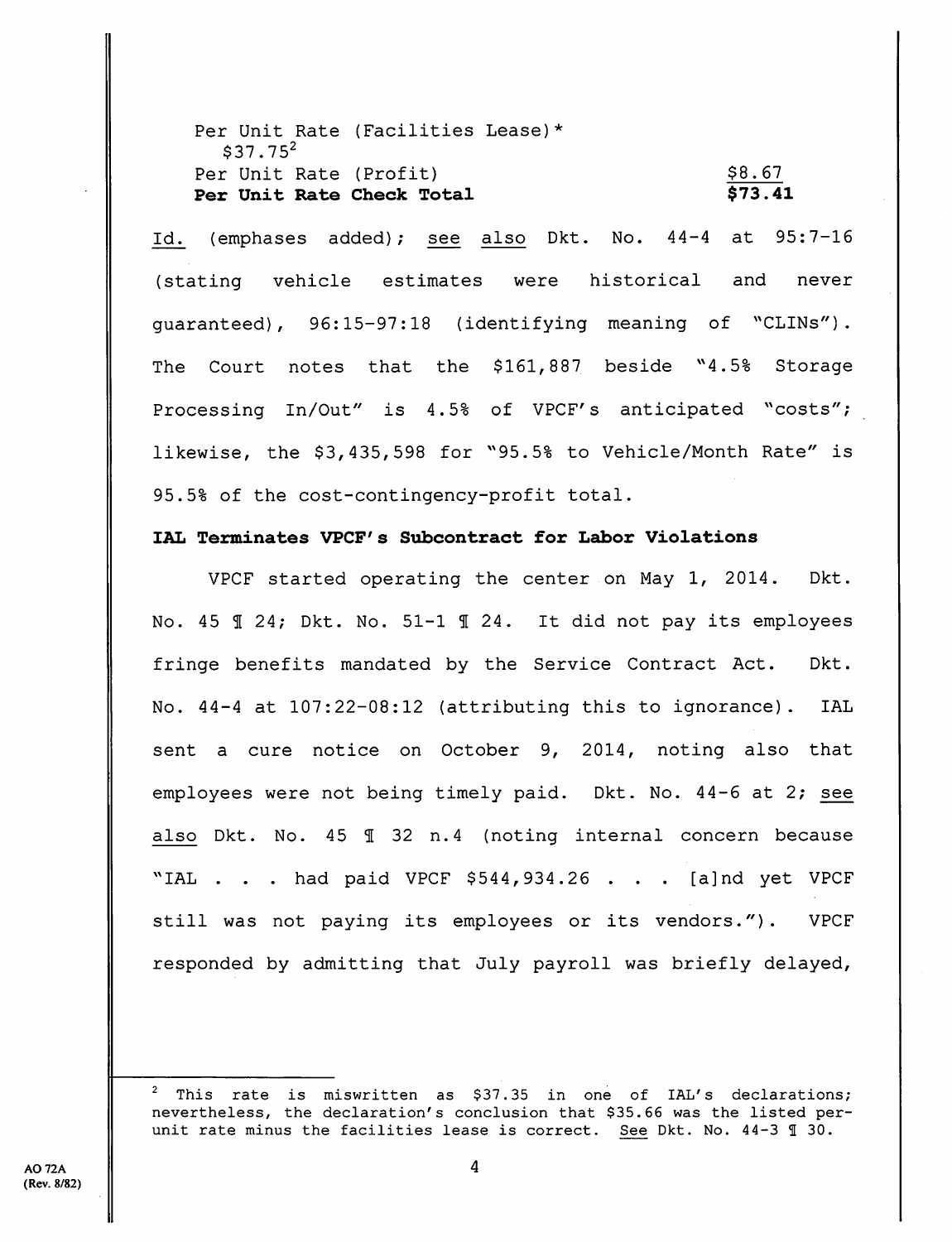but October 15's was not,<sup>3</sup> and conceding its failure to pay fringe benefits. Dkt. No. 44-7 at 2, 4-6.

lAL sent out an auditor. Dkt. No. 44-9 at 2. On November 4, 2014, lAL expressed continued concern about VPCF's payroll delays, initial misunderstanding of its fringe-benefit duties, failure to properly maintain the vehicles in its care, and possible misuse of funds. Id. at 2-3; see also Dkt. No. 44-4 at 73:16-75:25 (claiming maintenance was "impossible" due to lAL's choice of an inadequate facility), 112:5-6 (calling wage violations "an oversight on our part."). IAL warned that it was considering terminating the Subcontract. Id. at 4. VPCF replied on November 14, 2014, claiming to have corrected its labor-law violations. Dkt. No. 44-10 at 2-3. It also said it had made maintenance-related hires. Id. at  $3-4.^4$ 

On December 3, 2014, lAL terminated the Subcontract. Dkt. No. 44-11 at 2. It identified the causes as improper personnel payments and payroll delays, plus lAL's "continu[ing] to receive complaints that while checks [were] being distributed timely, employees [were being] asked to hold

 $3$  VPCF eventually admitted that August payroll had also been late. Dkt. No. 44-4 at 117:9-19.

 $4$  At that time, VPCF complained that IAL had not been paying it. Id. at  $4$ . But Exhibit B says that lAL would only pay VPCF "[u]pon successful billing to [the government] and payment to [lAL]," dkt. no. 44-5 at 16, and lAL presented undisputed evidence that the government "owed IAL approximately \$12 million in past-due invoices" as of November 26, 2014. Dkt. No. 44-3 1 33 n.5; cf. Dkt. No. 44-5 at 16 ("The [government] closes its books September  $30.$  It is not unusual for [it] to not pay any invoices for approximately a 2-3 week period[.] Subcontractor must plan accordingly to Subcontractor must plan accordingly to manage anticipated cash flow requirements[.]" (emphasis in original)).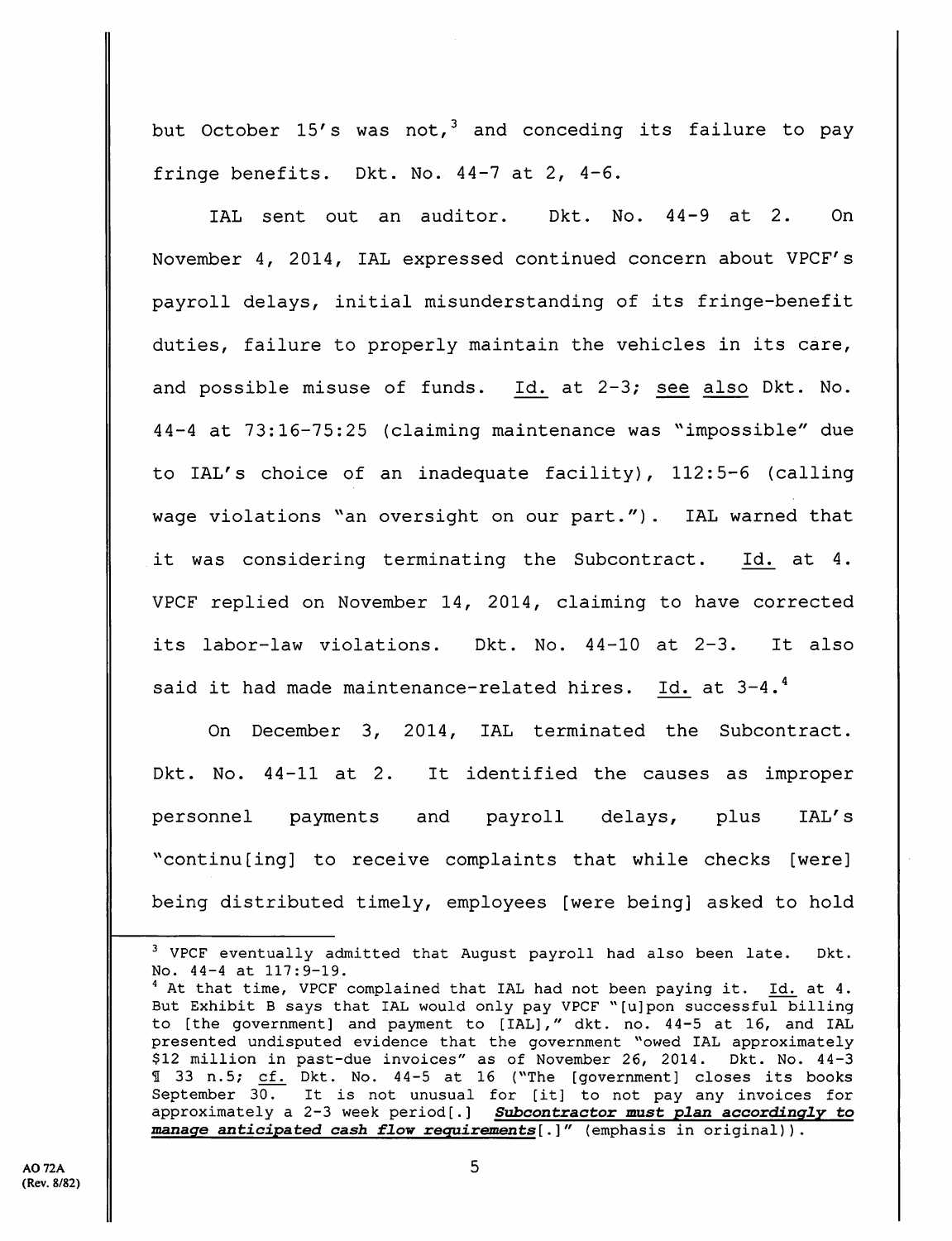checks because they [would not] clear and those that refuse[d] to do so ha[d] had the checks returned for non-sufficient funds." Id. at 4-5; see also Dkt. No. 44-4 at 121:21-22:8 (admitting to asking employees to hold paychecks and having paychecks bounce, but blaming lAL for not paying VPCF), 124:9- 24 (admitting lAL had paid VPCF about \$545, 000). lAL also complained about vehicle maintenance and records. Id. at 5.

## lAL and VPCF Disagree as to VPCF's Due

Upon termination, lAL estimated that it would pay VPCF \$130,147.93 for debt owed through November 30, 2014, plus "a pro rata basis" determined by "the monthly rate identified in . . . Exhibit B" for debt through December 5, 2014. Id. at 5- 6. On October 13, 2015, lAL characterized its final amount due as \$56,446.58. Dkt. No. 44-3 11 29-37; Dkt. No. 44-12 at 2-74. (It has since adjusted that amount upward to  $$59,446.58$ . Dkt. No.  $44-3$   $[$   $42;$  Dkt. No.  $45$   $[$   $]$   $38.$ )

VPCF contested this on December 15, 2015. Dkt. No. 44- 13. It claimed a storage-compensation rate of ''95.5% of the total monies that lAL was to receive for storage" from the government, based on alleged agreements as of October 25, 2013 and March 28, 2014. Id. at 2-3. VPCF claimed lAL wrongly altered this rate when lAL signed the Subcontract on April 9, 2014. Id. at 3. VPCF demanded \$3,144,450.70. Id. at 6. It also complained about lAL's facility selection and said its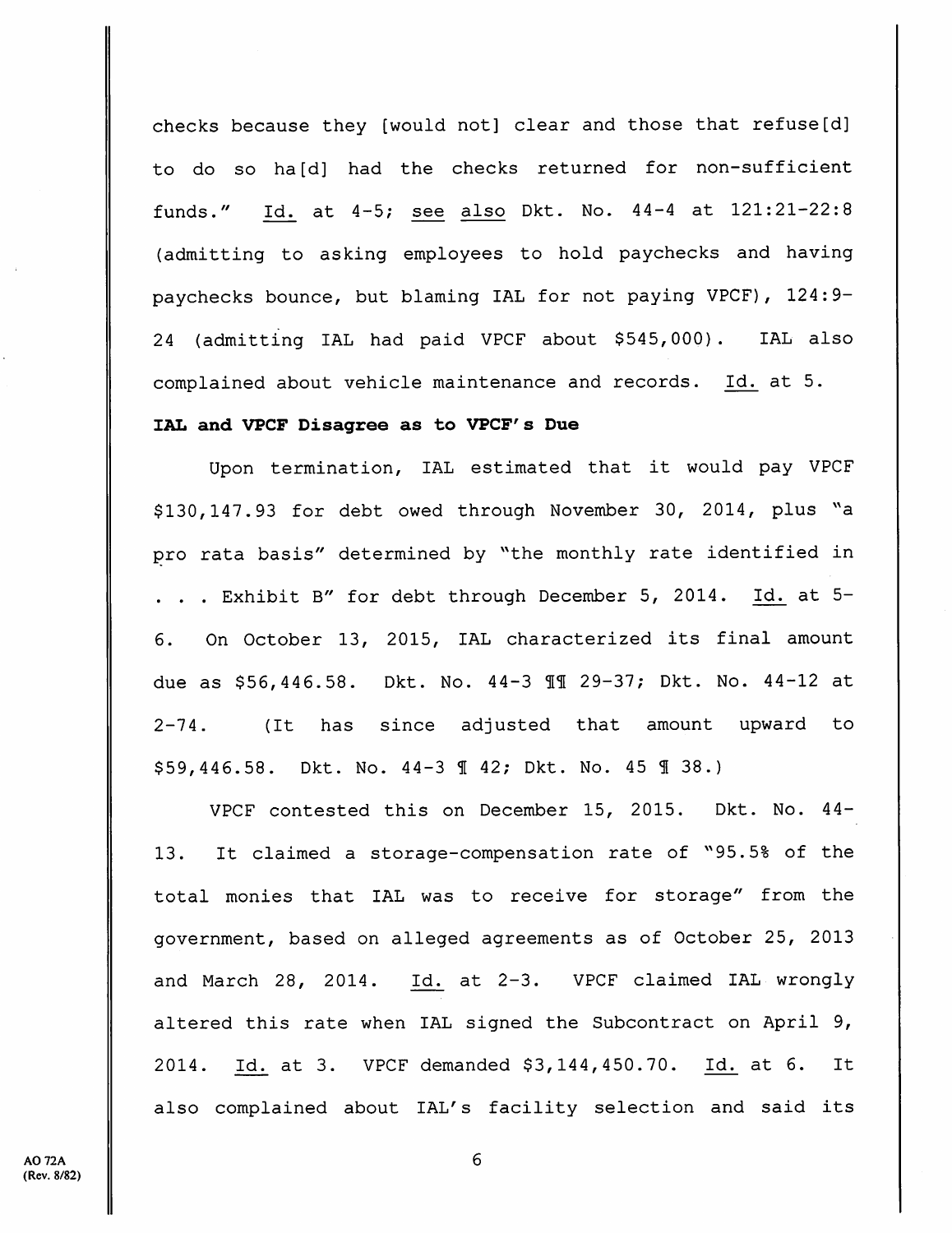ability to cure its fringe-benefit violation was hindered by lAL's withholding a monthly payment. Id. at 4-6.

## The Parties Come to Court

On January 15, 2016, lAL sought declaratory judgment as to the debt. Dkt. No. 1 11 22-25. VPCF counterclaimed breach of contract on March 11, 2016. Dkt. No. 18 II 36-39. IAL moved for summary judgment on October 31, 2016. Dkt. No. 44. That motion has been fully briefed and is now ripe for disposition. Dkt. Nos. 45-46, 51, 57-58, 62, 66.

#### LEGAL STANDARD

Summary judgment is required where ^'the movant shows that there is no genuine dispute as to any material fact and the movant is entitled to judgment as a matter of law." Fed. R. Civ. P. 56(a). A fact is ^'material" if it ^'might affect the outcome of the suit." FindWhat Inv'r Grp. v. FindWhat.com, 658 F.3d 1282, 1307 (11th Cir. 2011) (quoting Anderson v. Liberty Lobby, Inc., 477 U.S. 242, 248 (1986)). A dispute is "genuine" if the "evidence is such that a reasonable jury could return a verdict for the nonmoving party." Id. The court must view the evidence most favorably to the nonmovant and draw all reasonable inferences in its favor. Johnson v. Booker T. Washington Broad. Serv., Inc., 234 F.3d 501, 507 (11th Cir. 2000).

 $\overline{7}$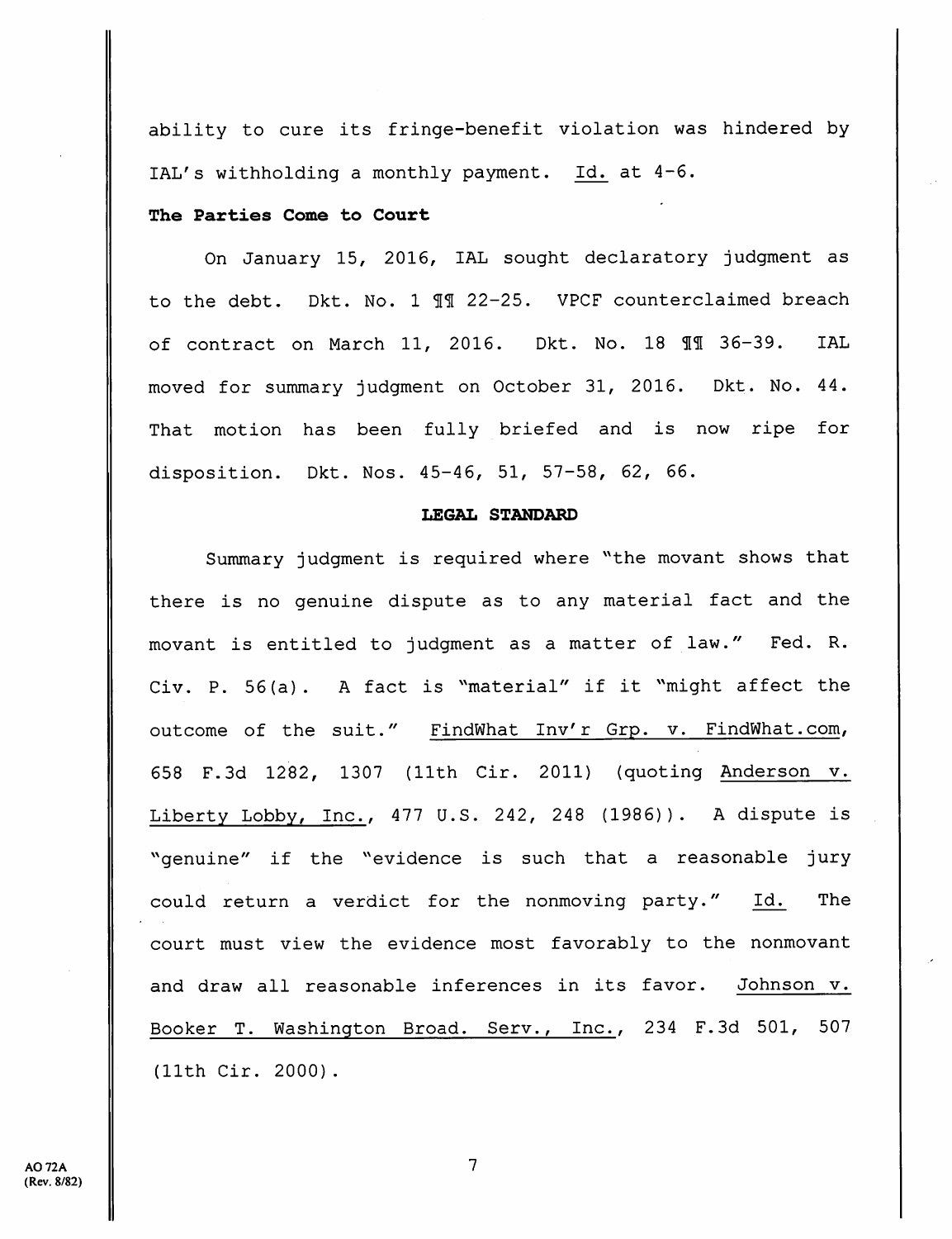The movant must establish that there is no genuine issue of material fact by showing that the nonmovant's case lacks supporting evidence. Celotex Corp. v. Catrett, 477 U.S. 317, 323, 325 (1986) . If it does, then the nonmovant can show "that the record in fact contains [such] evidence, sufficient to withstand a directed verdict motion, which was ^overlooked or ignored' by the [movant], who has thus failed to meet [its] initial burden." Anderson, 477 U.S. at 257; Fitzpatrick v. City of Atlanta, 2 F.3d 1112, 1116 (11th Cir. 1993) (quoting Celotex, 477 U.S. at 332 (Brennan, J., dissenting)). Or, the nonmovant can present ''additional evidence sufficient to withstand a directed verdict motion at trial based on the alleged evidentiary deficiency." Id. at 1117.

If the nonmovant instead brings forward "nothing more than a repetition of [its] conclusory allegations, the district court must enter summary judgment." Peppers v. Coates, 887 F.2d 1493, 1498 (11th Cir. 1989).

## DISCUSSION

VPCF undisputedly breached the Subcontract and there is no genuine factual dispute as to lAL's calculations, so lAL is entitled to summary judgment. The Court will first partially disregard<sup>5</sup> VPCF's principal Terry Johnson's testimony.

<sup>&</sup>lt;sup>5</sup> A motion to strike a declaration is procedurally improper, as a declaration is not a pleading. The Court therefore denies lAL's motion to strike and instead "consider[s] [it] insofar as it is a notice of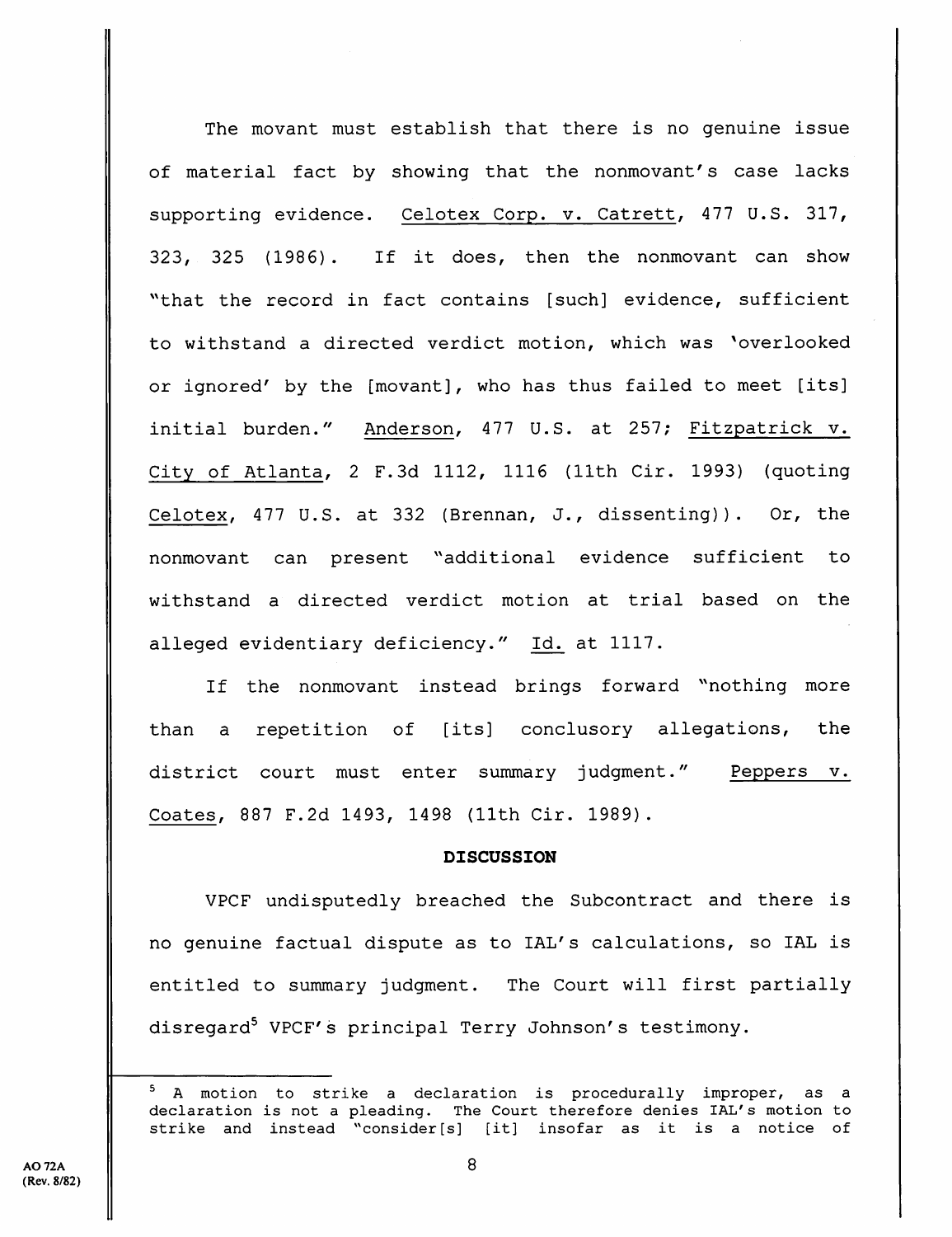## I. JOHNSON'S DECLARATION IS PARTIALLY DISREGARDED.

Johnson's declaration will be disregarded insofar as it raises previously undisclosed expenses.<sup>6</sup> "When a party has given clear answers to unambiguous questions which negate the existence of any genuine issue of material fact, that party cannot thereafter create such an issue with an affidavit that merely contradicts, without explanation, previously given clear testimony." Van T. Junkins & Assocs., Inc. v. U.S. Indus., Inc., 736 F.2d 656, 657 (11th Cir. 1984). Johnson's declaration contradicts his clear deposition testimony. lAL's deposition notice informed VPCF that damages would be a topic for examination. Dkt. No. 57-1 at 26; Dkt. No. 57-2 at 3. Following a series of calculations, Johnson testified that "the last of [his] damages calculation [s]" was \$4, 041, 433, based on certain compensation-rate formulae. Dkt. No. 44-4 at 313:21-314:6. He concluded, ^'That's what I'll testify [to] in trial." Id. at 316:14; see also id. at  $280:4-7$  ("[Q.] [I]f there's something else you claim you're owed, I want to know that. . . . A. Okay."). Contradictory portions of Johnson's declaration will be disregarded.

objection." Hawk v. Atlanta Peach Movers, Inc., No. 1:lO-CV-0239, 2011 WL 1533024, at \*2 (N.D. Ga. Apr. 21, 2011), aff'd, 469 F. App'x 783 (11th Cir. 2012) (per curiam); see also Zottola v. Anesthesia Consultants of Savannah, P.C., 169 F. Supp. 3d 1348, 1357 (S.D. Ga. 2013) ("[C]ourts tend to treat motions to strike as objections  $\ldots$  .").

® The Court need not reach the portion of the declaration concerning VPCF's alleged lost profits, given that it is awarding lAL summary judgment as to VPCF's counterclaim for breach of contract.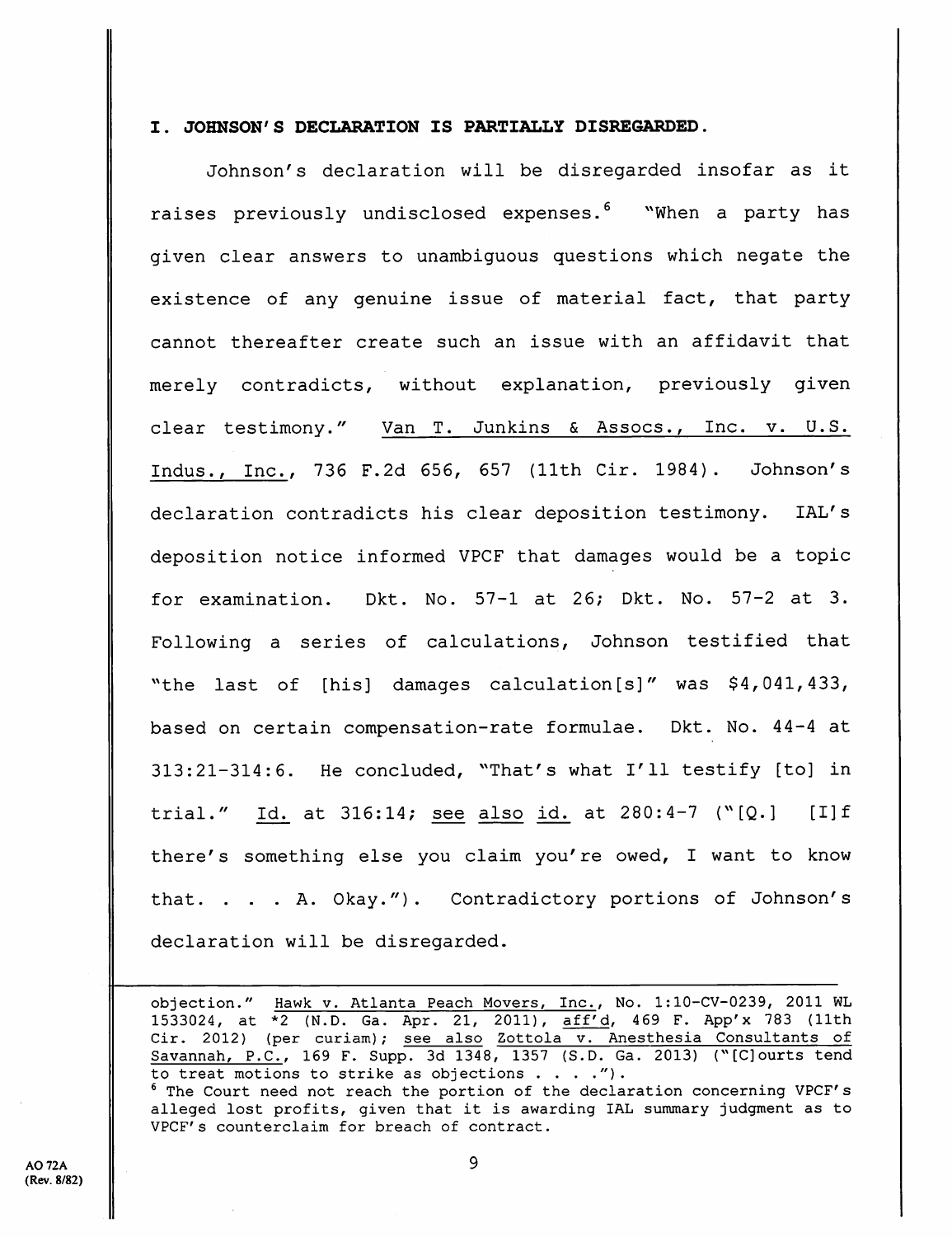VPCF's arguments for considering the new testimony are unpersuasive. It first arques that the Court cannot "exclude matters that supposedly contradict the deposition testimony when the entire deposition has not been submitted." Dkt. No. 62 at 1. This is irreconcilable with Local Rule of Civil Procedure 32.1, which ordinarily allows a party to file a partial transcript deposition "in connection with any motion."

VPCF then claims, without further elaboration, that an IAL declaration submitted in support of its motion "should not be considered." Dkt. No. 62 at 2. But "a 'litigant who fails to press a point by supporting it with pertinent authority, or by showing why it is sound despite a lack of supporting authority or in the face of contrary authority, forfeits the point. The court will not do his research for him.'" Perez V. Bureaus Inv. Grp. No. II, LLC, No. 1:09-CV-20784, 2009 WL 1973476, at \*2 {S.D. Fla. July 8, 2009) {quoting Phillips v. Hillcrest Med. Ctr., 244 F.3d 790, 800 n.lO (10th Cir. 2001) (quoting Pelfresne v. Vill. of Williams Bay, 917 F.2d 1017, 1023 (7th Cir. 1990) (per Posner, J.) (citations omitted))).<sup>7</sup>

Lastly, VPCF argues that it is too late for lAL to ask the Court to disregard Johnson's declaration, as the deadline for filing motions relating to discovery has passed. Dkt. No. 62 at 1. This argument would completely immunize anything

 $^7$  VPCF's brief also asserts that VPCF "did disclosures." Dkt. No. 62 at 2. This unsupported claim merits no consideration.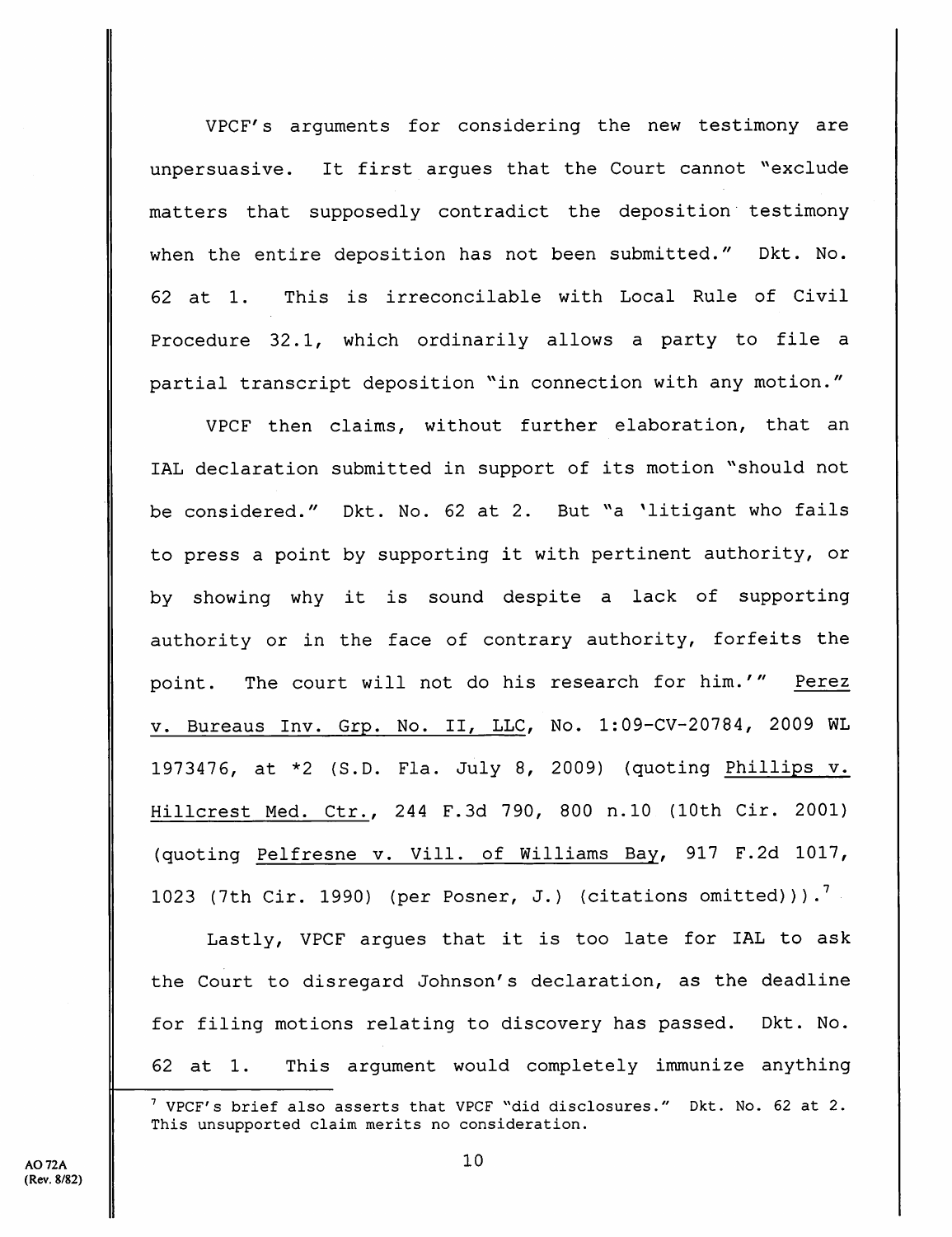VPCF filed after the motions deadline from scrutiny, no matter how improper. Such an argument lacks merit. Johnson's declaration is disregarded insofar as it raises undisclosed expenses.

## II. VPCF BREACHED THE SUBCONTRACT.

Turning to the main issues, VPCF undisputedly breached the Subcontract. It admits to not paying mandatory fringe benefits, being late on payroll, and instructing employees not to cash their checks because it did not have the money to pay them. Dkt. No. 44-4 at 107:22-108:12, 112:5-6, 121:21-122:8. These actions violated the Service Contract Act. 41 U.S.C. § 6703(2); 29 C.F.R. §§ 4.6(h), 4.65(b). They thus violated the Subcontract. Dkt. No.  $44-5$   $\text{\textsterling}$  27 & p. 13. This authorized IAL to terminate for default.  $Id. \nI 16(a) (ii);$  see also Dkt. No. 44-4 at 111:25-112:3 (acknowledging awareness of risk VPCF's actions posed to government contract: ''[W]e . . . went to the federal unemployment office to self-report . . . because one of the things that was said to us in our cure notice, [was] that we will put the contract at jeopardy."). lAL properly did so.

VPCF does not effectively contest this. It claims lAL did not notify it of problems. Dkt. No. 62-1 at 3. But lAL gave VPCF seven weeks to cure, while the Subcontract only required a fifth as long. Dkt. Nos.  $44-5 \text{ } \text{\ensuremath{\mathfrak{N}}}$  16(a)(ii),  $44-6$ ,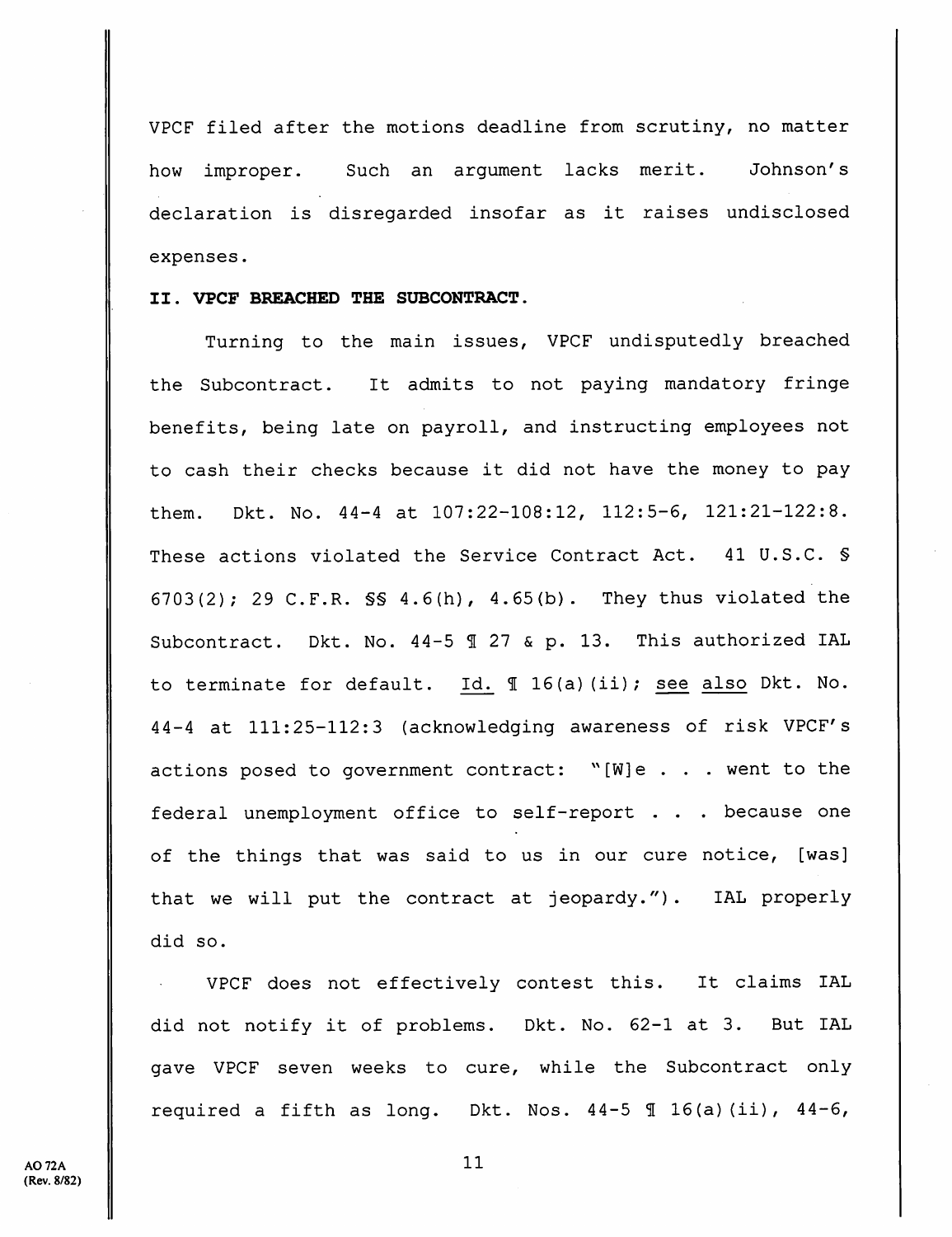44-11. VPCF then contends that it ^'took steps to pay the fringe benefits that were owed." Dkt. No. 62-1 at 3. But, while "VPCF had issued checks as back pay for the fringe component . . . several employees were asked to hold their checks and not negotiate them," and ''[r]egular payroll checks were also issued with instructions that they be held, and even then the checks were often late." Dkt. No.  $44-3$   $\text{\textsterling}18$ ; see also Dkt. No. 44-4 at 121:21-122:8 {admitting this). VPCF's ^'cure" was as bad as the disease. Compare What Drove Russian Tsar Ivan the Terrible Mad?, Quirky Sci., http://www.quirkyscience.com/what-drove-ivan-the-terrible-mad/ (accessed Mar. 8, 2017) (describing use of mercury to treat syphilis); Matthew Lively, "The Most Fatal of All Acute Diseases:" Pneumonia and the Death of Stonewall Jackson, Civ. War Monitor (May 13, 2013), http://www.civilwarmonitor.com/ blogs/the-most-fatal-of-al1-acute-diseases-pneumonia-and-thedeath-of-stonewall-jackson (describing use of purgatives to treat pneumonia).

Lastly,<sup>8</sup> VPCF claims IAL forced the inadequate facility upon it. Dkt. No. 51 at 8-11; Dkt. No. 62-1 at 3. But VPCF nowhere frames this as a prior breach by lAL, so the Court will not analyze it as such. See Resolution Tr. Corp. v.

<sup>®</sup> VPCF also complains that the vehicles were in such terrible shape upon arrival that adequate maintenance was impossible. Dkt. No. 51 at 9; Dkt.<br>No. 62-1 at 3. This is irrelevant, given that the Court is basing its This is irrelevant, given that the Court is basing its holding on VPCF's Service Contract Act violations.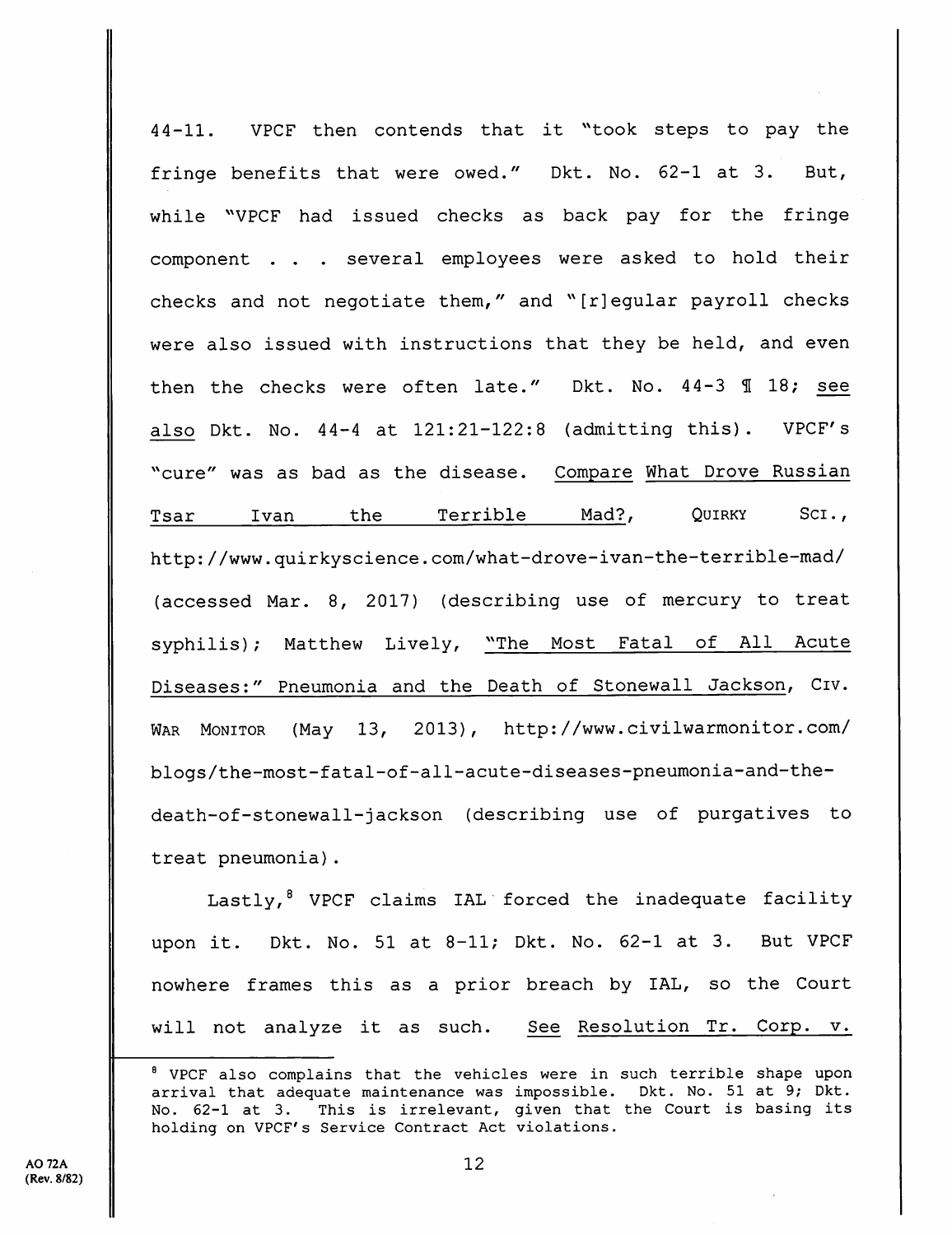Dunmar Corp., 43 F.3d 587, 599 (11th Cir. 1995) ("There is no burden upon the district court to distill every potential argument that could be made based upon the materials before it on summary judgment. Rather, the onus is upon the parties to formulate arguments  $\ldots$  . . . . . This decision is guided by the fact that VPCF only raises these troubles in the vehiclemaintenance context. See, e.g., Dkt. No. 51 at 10 ("Because the building . . . had leaks, mold and mildew was a significant problem. . . . Because of the inadequate ventilation, it was not possible to leave the vehicles idling in the building  $\ldots$  . ."). VPCF breached the Subcontract.<sup>9</sup>

## III. lAL CORRECTLY CALCULATED WHAT IT OWED VPCF.

lAL's debt calculation was undisputedly proper. lAL was correct to use the rate it did and deduct certain expenses.

## A. lAL Used the Correct Rate.

lAL's properly used a fixed per-vehicle rate in calculating what it owed VPCF, rather than handing over 95.5% of its government revenue. The first question is whether

<sup>&</sup>lt;sup>9</sup> Therefore, even before turning to IAL's debt calculation, the Court GRANTS summary judgment to lAL on VPCF's counterclaim for breach of contract. Dkt. No. 18 11 36-39.

The Court pauses to note briefly VPCF's contention that lAL unlawfully converted VPCF property and barred VPCF from the facility. Dkt. No. 51-1 ¶ 35. VPCF does not identify the property at issue, so there is nothing the Court can do. As for IAL's barring VPCF from the site, the lease was in IAL's name. Dkt. No. 44-3 1 10. The Court will site, the lease was in IAL's name. not hold that lAL had to let VPCF continue possession without some sort of argument as to why. Cf. Dkt. No.  $44-5 \text{ } \text{\ensuremath{\mathfrak{I} }}$  16(d) ("[IAL] shall have no obligations to [VPCF] with respect to [a] terminated part of this Agreement except as herein provided.").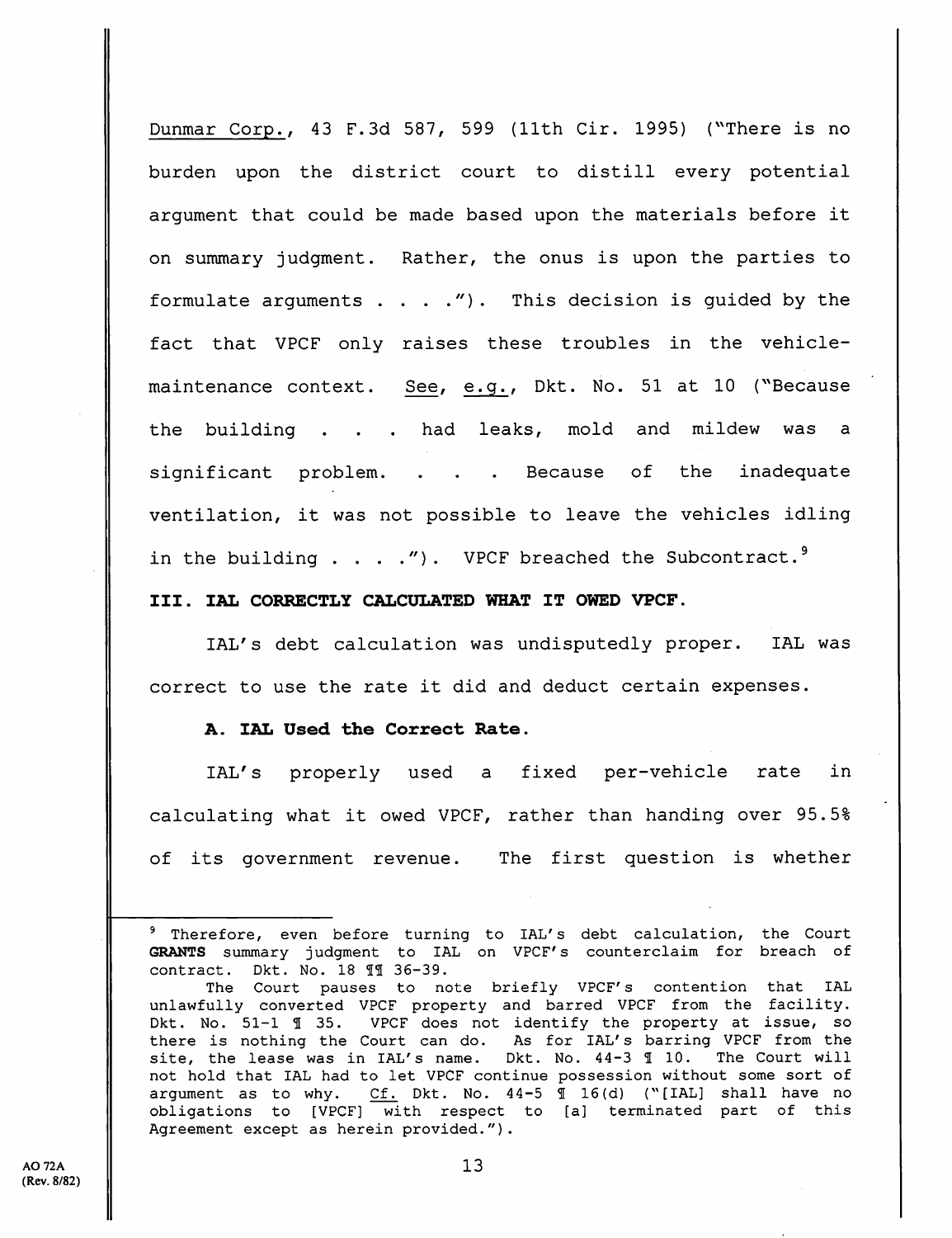Exhibit B governs, and the second is whether the controlling rate for vehicle storage is \$73.41 per vehicle or 95.5% of lAL's storage income from the government. Dkt. No. 44-4 at 38:20-39:16; Dkt. No. 46 at 13-16; Dkt. No. 51 at 6-7, 14-15; Dkt. No. 62 at 2-3. There is no genuine issue of material fact as to either issue.

Exhibit B governs VPCF's compensation. The Subcontract identifies "all Exhibits hereto which are incorporated herein by reference" as part of the parties' agreement. Dkt. No. 44- 5 5 24. It references Exhibit B as the sole basis for VPCF's "right to any reimbursement, payment or compensation of any kind" from IAL. Id. 15. There is an Exhibit B, entitled "Compensation". Id. at 16 et seq. Most decisively, VPCF itself relies on Exhibit B as the basis for its compensation. Dkt. No. 44-4 at 42:2-44:24 (discussing exhibit containing Bates No. 2005); Dkt. No. 44-5 at 19 (showing Bates No. 2005 to be Exhibit B's rate calculation sheet).<sup>10</sup> For VPCF to claim Exhibit B was not part of the Subcontract is disingenuous.

Equally unavailing is VPCF's contention that Exhibit B means it should be paid 95.5% of lAL's storage revenue from the government, rather than \$73.41/vehicle/month. Contract construction "is a question of law for the court," and in the

 $10<sub>1</sub>$ For this reason, the Court disregards the portion of Johnson's declaration conclusorily denying Exhibit B's validity. See Dkt. No. 51-2 I 9; Van T. Junkins & Assocs., Inc. v. U.S. Indus., Inc., 736 F.2d 656, 657 (llth Cir. 1984).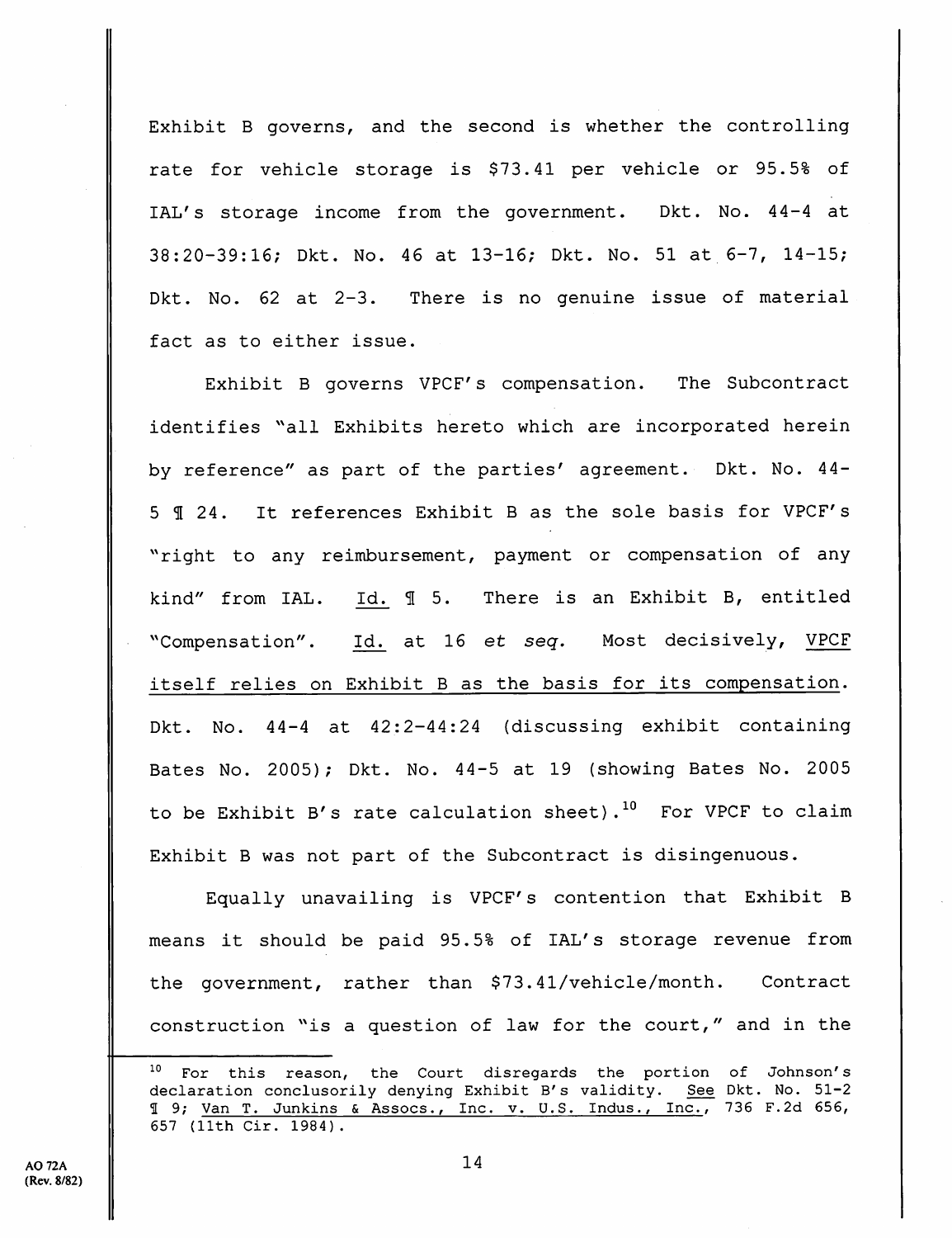absence of an ambiguity, "[t]he construction of a contract is particularly well suited for disposition by summary judgment." O.C.G.A. § 13-2-1; Tucker Maters. (Ga.), Inc. v. Devito Contracting & Supply, Inc., 535 S.E.2d 858, 859 (Ga. Ct. App. 2000). The first—and if satisfied, only—step of contract construction is to "determine whether the language therein is clear and unambiguous"; "if it is, the contract is to be enforced according to its clear terms; the contract alone is looked to for its meaning." Atlanta Dev. Auth. v. Clark Atlanta Univ., Inc., 784 S.E.2d 353, 357 (Ga. 2016).

That step is the only one the Court must take here. Exhibit B clearly and unambiguously sets VPCF's storagecompensation rate as \$73.41/vehicle/month. The first sheet, describing VPCF's ''Rate/Element of Expense," plainly states \$73.41 to be VPCF's "Per Unit Rate Check Total." Dkt. No. 44-5 at 17. The next sheet then details VPCF's costs, contingency (5%), and profit (\$425,000). Id. at 18. The third sheet relates the two, divvying up the costscontingency-profit total (\$3, 597, 484) into two blocks. Id. at 19. The one relating to storage mentions "95.5% to Vehicle/Month Rate" in connection with a number that is 95.5% of \$3,597,484, while the processing block mentions "4.5% Storage Processing In/Out" beside a number equaling 4.5% of that amount. Id. Each of those numbers is then divided by

**AO 72A** (Rev. 8/82)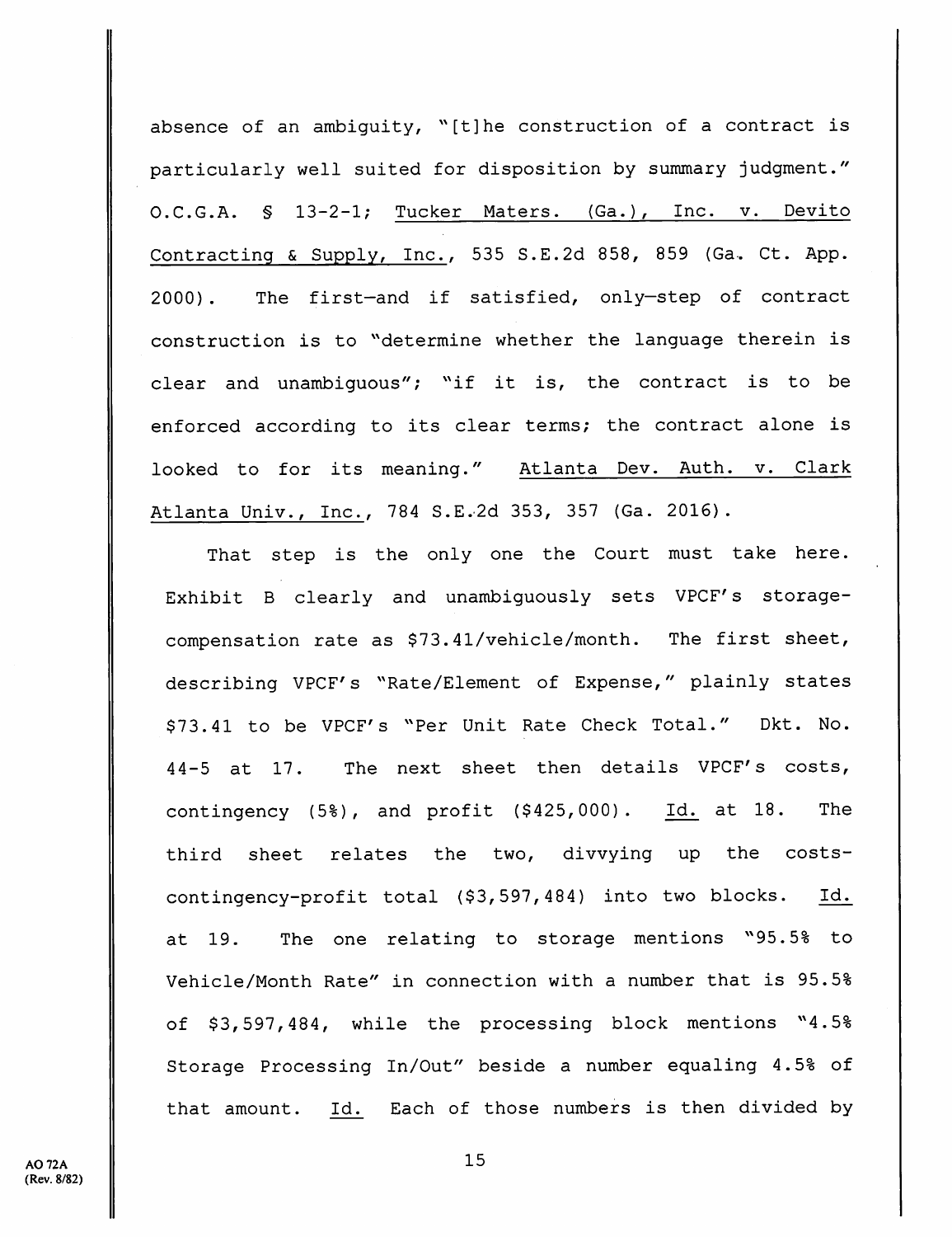the anticipated number of vehicles per year to arrive at the "Per Unit Rate Check Total" (\$73.41 for storage). Id.

In short, a flat \$73.41/vehicle/month rate is listed twice, the first time totally unaccompanied by any suggestion of 95.5%. Id. at 17, 19. As lAL claims, 95.5% is clearly and unambiguously the percentage of VPCF's total compensation that it would derive from providing storage, complemented by 4.5% from processing. See Dkt. No. 44-3 1 39. The two numbers added together equal 100%, and when multiplied by the number of vehicles in question, the rates add up to 100% of VPCF's costs-contingency-profit. 95.5%, then, is patently not a promise that VPCF would receive virtually all of lAL's government revenue. Indeed, nothing in Exhibit B even references IAL's expected take from the government.<sup>11</sup>

IAL's reading of Exhibit B "is the common sense of the contract, and so, under [Georgia] law, ought [the Subcontract] to be interpreted." Booth v. Saffold, 46 Ga. 278, 281 (1872). lAL properly measured VPCF's compensation.

## B. lAL Properly Deducted Expenses.

lAL also calculated offsets correctly:

• VPCF claims nothing in the Subcontract burdened it with paying for the facility's lease. Dkt. No. 51 at 11. This is false. Dkt. No. 44-5 at 18.

 $11$  Johnson testified that that amount was in an email, but the email is not apparent anywhere in the record evidence. Dkt. No. 44-4 at 9-20.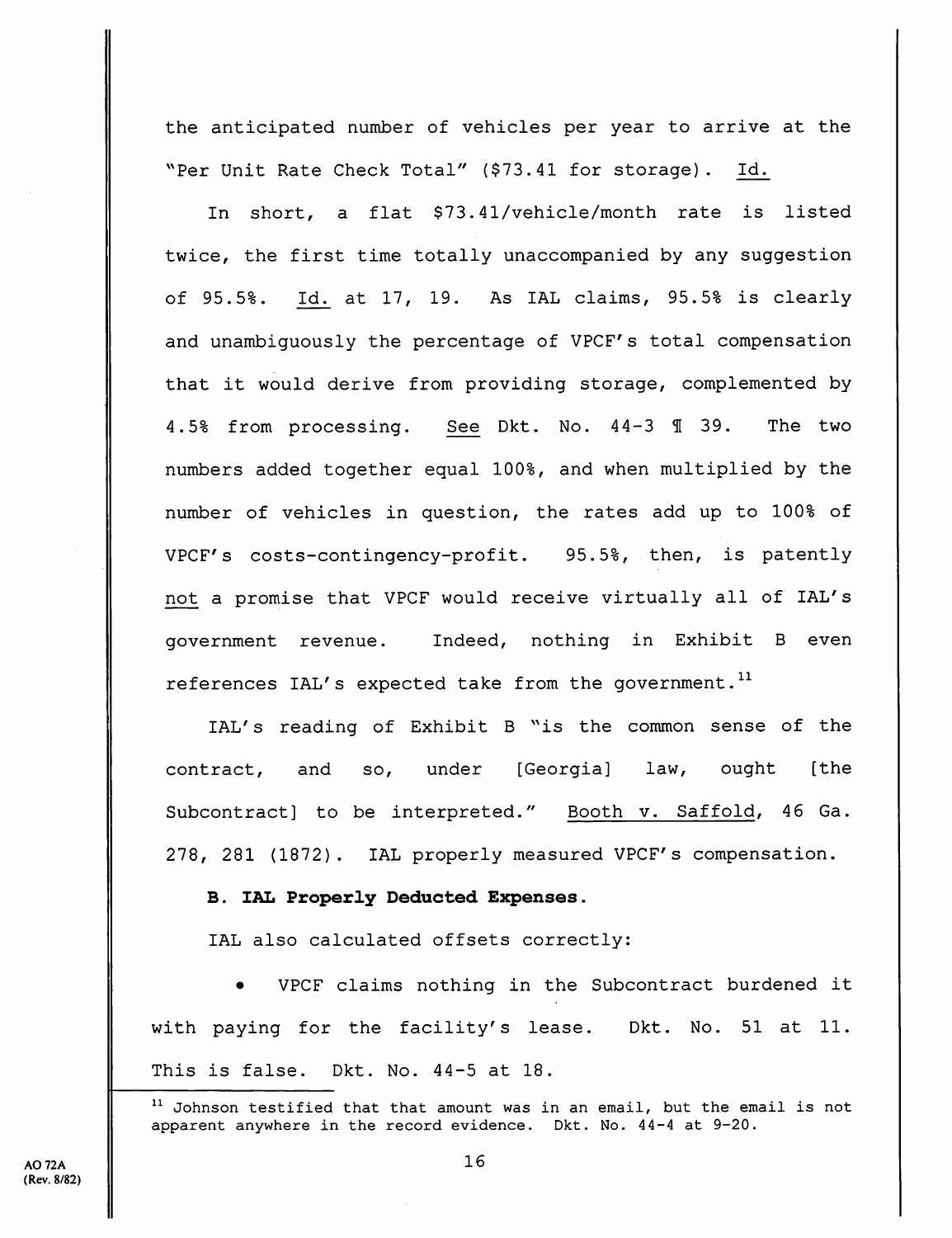• VPCF objects that it was not contractually responsible for utility costs. Dkt. No. 51 at 11. This is also false. Dkt. No. 44-5 at 18, 23.

VPCF complains that it should not be debited for vehicle-repair costs or auto batteries, as the underlying problems were caused by a third party. Dkt. No. 51 at 11-12. But the Subcontract specifically saddled VPCF with ^^[a]ll necessary cost to fulfill [its] obligations," dkt. no. 44-5 at 15, and VPCF acknowledged that one of its obligations was to keep vehicles in good condition. Dkt. No. 44-4 at 73:3-75:9. VPCF's failure to implead whatever party it thinks should be responsible does not mean lAL has to absorb the cost.

VPCF does not want an offset for tree service, as this "had to be done and was approved by IAL or was the expense of the landlord," or for pest control, as "this was required." Dkt. No. 51 at 11. These costs were well within the ^'necessary cost to fulfill [VPCF's] obligations" of "[p] erform[ing] the necessary functions to establish  $\ldots$  and operate" the facility. Dkt. No. 44-5 at 13, 15.

• VPCF claims it should not be charged for a gate because ^'[t]he landlord was responsible for it" and much of the fee was for security boxes required by the local fire marshal. Dkt. No. 51 at 11-12. IAL concedes that the landlord approved fence installation "and that cost was paid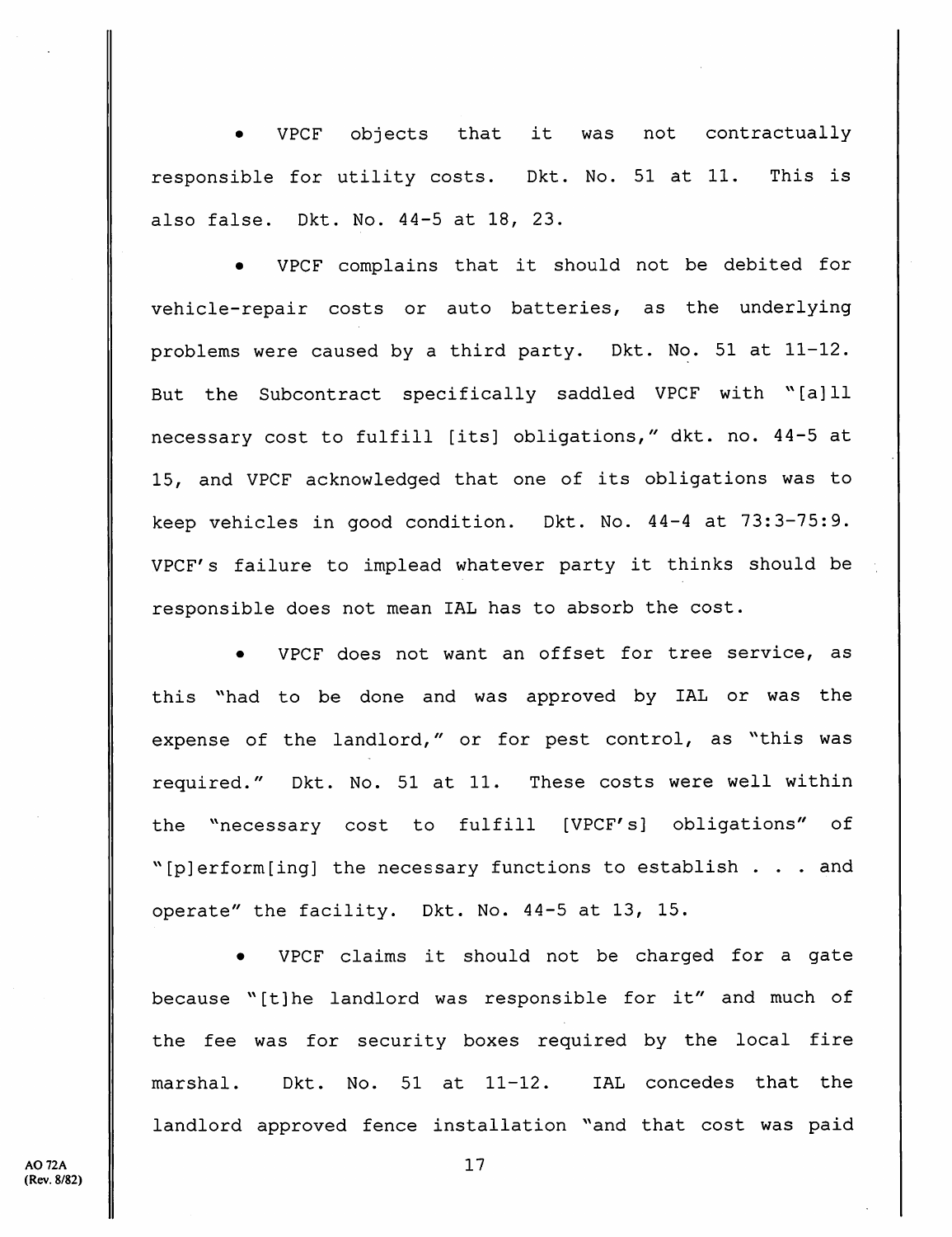separately," but presented evidence that VPCF "approv[ed] the installation of an unnecessary," unapproved, unpaid-for electronic gate. Dkt. No.  $44-3 \text{ } \text{\textsterling} 34(f)$ . This gave the contractor "the right to assert a lien"-something that would violate lAL's lease-so lAL paid. Id. VPCF does not give the Court any reason to doubt this, and even appears to concede the point by arguing that the amount offset "was not the difference between a manual gate and an electronic gate." Dkt. No. 51 at 11. But VPCF does not present any evidence or even guess as to what cost lAL should have owed, so the Court will not upset this offset.

• VPCF contends that it only had to buy wireless radios because the facility lacked electricity. Id. at 12. The Court does not see any relevance to this.

• VPCF claims it improved the site at lAL's request. But the Subcontract clearly and unambiguously burdened VPCF with establishing and operating the facility. Dkt. No. 51 at 12. As for VPCF's claim that the landlord should have paid, VPCF did not implead it. Dkt. No. 44-3 ¶ 34(h).

Lastly, VPCF argues that it never agreed to an offset for rent. Id. at 13. The parties had first anticipated the facility lease being in VPCF's name, but it ended up being in IAL's. Dkt. No. 44-3 110. As, again, the